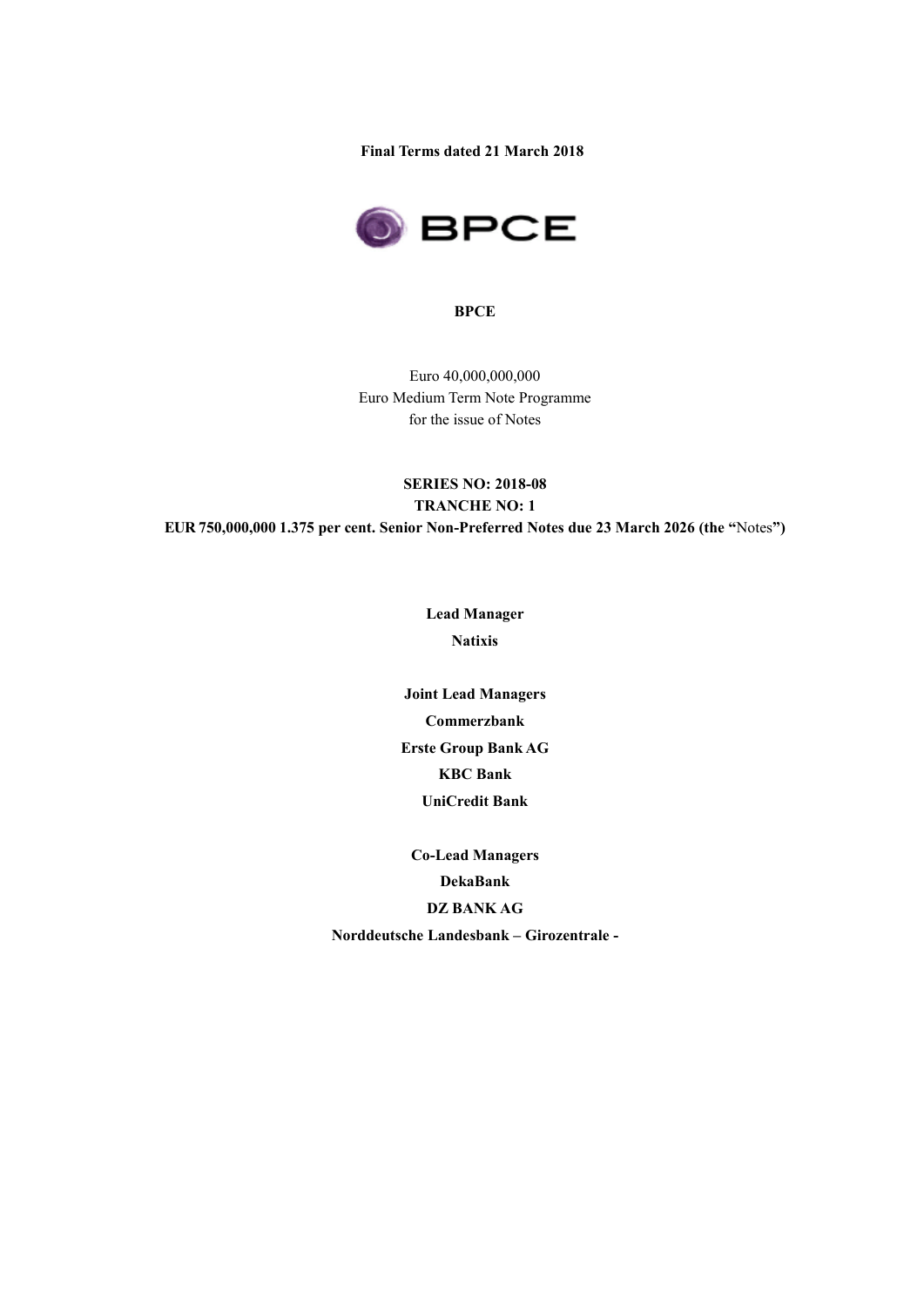### **MIFID II PRODUCT GOVERNANCE / PROFESSIONAL INVESTORS AND ECPS ONLY TARGET**

**MARKET** – Solely for the purposes of each manufacturer's product approval process, the target market assessment in respect of the Notes has led to the conclusion that, in relation to the type of clients criterion only: (i) the type of clients to whom the Notes are targeted is eligible counterparties and professional clients only, each as defined in Directive 2014/65/EU (as amended, "**MiFID II**"); and (ii) all channels for distribution of the Notes to eligible counterparties and professional clients are appropriate. Any person subsequently offering, selling or recommending the Notes (a "**distributor**") should take into consideration the manufacturers' type of clients assessment; however, a distributor subject to MiFID II is responsible for undertaking its own target market assessment in respect of the Notes (by either adopting or refining the manufacturers' type of clients assessment) and determining appropriate distribution channels.

### **PART A – CONTRACTUAL TERMS**

Terms used herein shall be deemed to be defined as such for the purposes of the Conditions (the "**Conditions**") set forth in the base prospectus dated 1 December 2017 which received visa n°17-625 from the *Autorité des marchés financiers* (the "**AMF**") on 1 December 2017 (the "**Base Prospectus**") and the first supplement to the Base Prospectus dated 24 January 2018 which received visa n°18-024 from the AMF, the second supplement to the Base Prospectus dated 20 February 2018 which received visa n°18-047 from the AMF and the third supplement to the Base Prospectus dated 6 March 2018 which received visa n°18-075 from the AMF (the "**Supplements**"), which together constitute a base prospectus for the purposes of the Prospectus Directive.

This document constitutes the Final Terms of the Notes described herein for the purposes of Article 5.4 of the Prospectus Directive and must be read in conjunction with such Base Prospectus as so supplemented. Full information on the Issuer and the offer of the Notes is only available on the basis of the combination of these Final Terms and the Base Prospectus as so supplemented. The Base Prospectus and the Supplements are available for viewing at the office of the Fiscal Agent or each of the Paying Agents and on the website of the AMF (www.amf-france.org) and copies may be obtained from BPCE, 50 avenue Pierre Mendès-France, 75013 Paris, France.

| 1              | Issuer:                             | <b>BPCE</b>                                      |
|----------------|-------------------------------------|--------------------------------------------------|
| 2              | Series Number:<br>(i)               | 2018-08                                          |
|                | Tranche Number:<br>(ii)             | 1                                                |
| 3              | Specified Currency or Currencies:   | Euro ("EUR")                                     |
| $\overline{4}$ | Aggregate Nominal Amount:           |                                                  |
|                | Series:<br>(i)                      | EUR 750,000,000                                  |
|                | Tranche:<br>(ii)                    | EUR 750,000,000                                  |
| 5              | Issue Price:                        | 99.005 per cent. of the Aggregate Nominal Amount |
| 6              | Specified Denomination:             | EUR 100,000                                      |
| 7              | Issue Date:<br>(i)                  | 23 March 2018                                    |
|                | (ii)<br>Interest Commencement Date: | <b>Issue Date</b>                                |
| 8              | <b>Interest Basis:</b>              | 1.375 per cent. Fixed Rate                       |
|                |                                     | (further particulars specified below)            |
| 9              | <b>Maturity Date:</b>               | 23 March 2026                                    |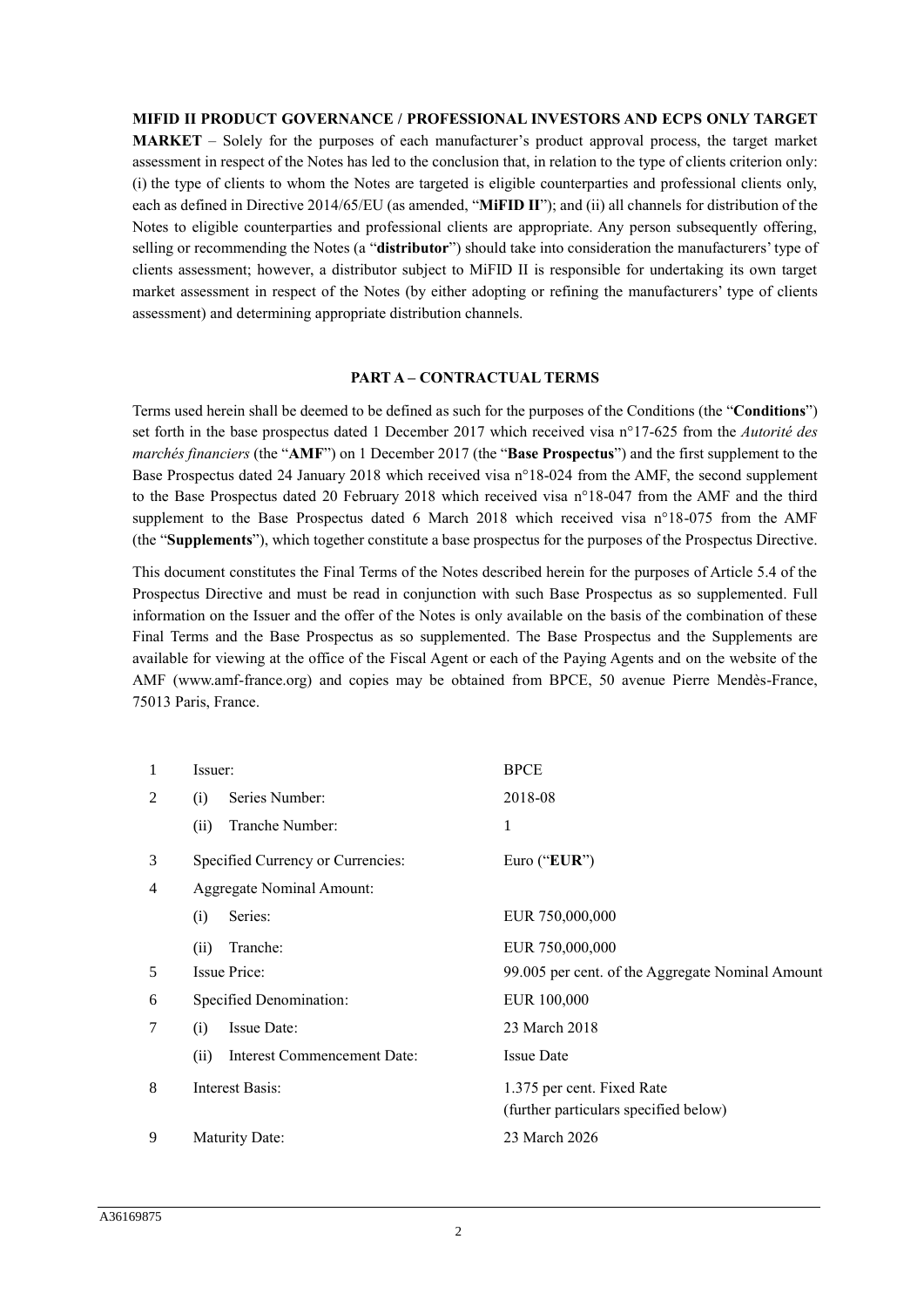| 10 |      | Redemption Basis:                                                        | Subject to any purchase and cancellation or early<br>redemption, the Notes will be redeemed on the<br>Maturity Date at 100 per cent. of their nominal<br>amount |
|----|------|--------------------------------------------------------------------------|-----------------------------------------------------------------------------------------------------------------------------------------------------------------|
| 11 |      | Change of Interest Basis:                                                | Not Applicable                                                                                                                                                  |
| 12 |      | Put/Call Options:                                                        | Not Applicable                                                                                                                                                  |
| 13 | (i)  | Status of the Notes:                                                     | Senior Non-Preferred Notes                                                                                                                                      |
|    | (ii) | Dates of the corporate authorisations for<br>issuance of Notes obtained: | Decision of the <i>Directoire</i> of the Issuer dated<br>18 April 2017 and decision of Roland Charbonnel,<br>Directeur des Emissions et de la Communication     |

*Financière*, dated 12 March 2018

# **PROVISIONS RELATING TO INTEREST (IF ANY) PAYABLE**

| 14 | <b>Fixed Rate Note Provisions:</b>                                              | Applicable                                                                            |
|----|---------------------------------------------------------------------------------|---------------------------------------------------------------------------------------|
|    | Rate of Interest:<br>(i)                                                        | 1.375 per cent. per annum payable annually in arrear<br>on each Interest Payment Date |
|    | Interest Payment Date(s):<br>(ii)                                               | 23 March in each year commencing on 23 March<br>2019                                  |
|    | <b>Fixed Coupon Amount:</b><br>(iii)                                            | EUR 1,375 per Note of EUR 100,000 Specified<br>Denomination                           |
|    | <b>Broken Amount:</b><br>(iv)                                                   | Not Applicable                                                                        |
|    | Day Count Fraction:<br>(v)                                                      | Actual/Actual (ICMA)                                                                  |
|    | Resettable:<br>(vi)                                                             | Not Applicable                                                                        |
|    | (vii) Determination Dates:                                                      | 23 March in each year                                                                 |
|    | (viii) Payments on Non-Business Days:                                           | As per the Conditions                                                                 |
| 15 | Floating Rate Note Provisions:                                                  | Not Applicable                                                                        |
| 16 | Zero Coupon Note Provisions:                                                    | Not Applicable                                                                        |
| 17 | Inflation Linked Interest Note Provisions:                                      | Not Applicable                                                                        |
|    | PROVISIONS RELATING TO REDEMPTION                                               |                                                                                       |
| 18 | Call Option:                                                                    | Not Applicable                                                                        |
| 19 | Put Option:                                                                     | Not Applicable                                                                        |
| 20 | MREL/TLAC Disqualification Event Call<br>Option:                                | Applicable                                                                            |
| 21 | Final Redemption Amount of each Note:                                           | EUR 100,000 per Note of EUR 100,000 Specified<br>Denomination                         |
| 22 | Inflation Linked Notes - Provisions relating to<br>the Final Redemption Amount: | Not Applicable                                                                        |
| 23 | Early Redemption Amount:                                                        |                                                                                       |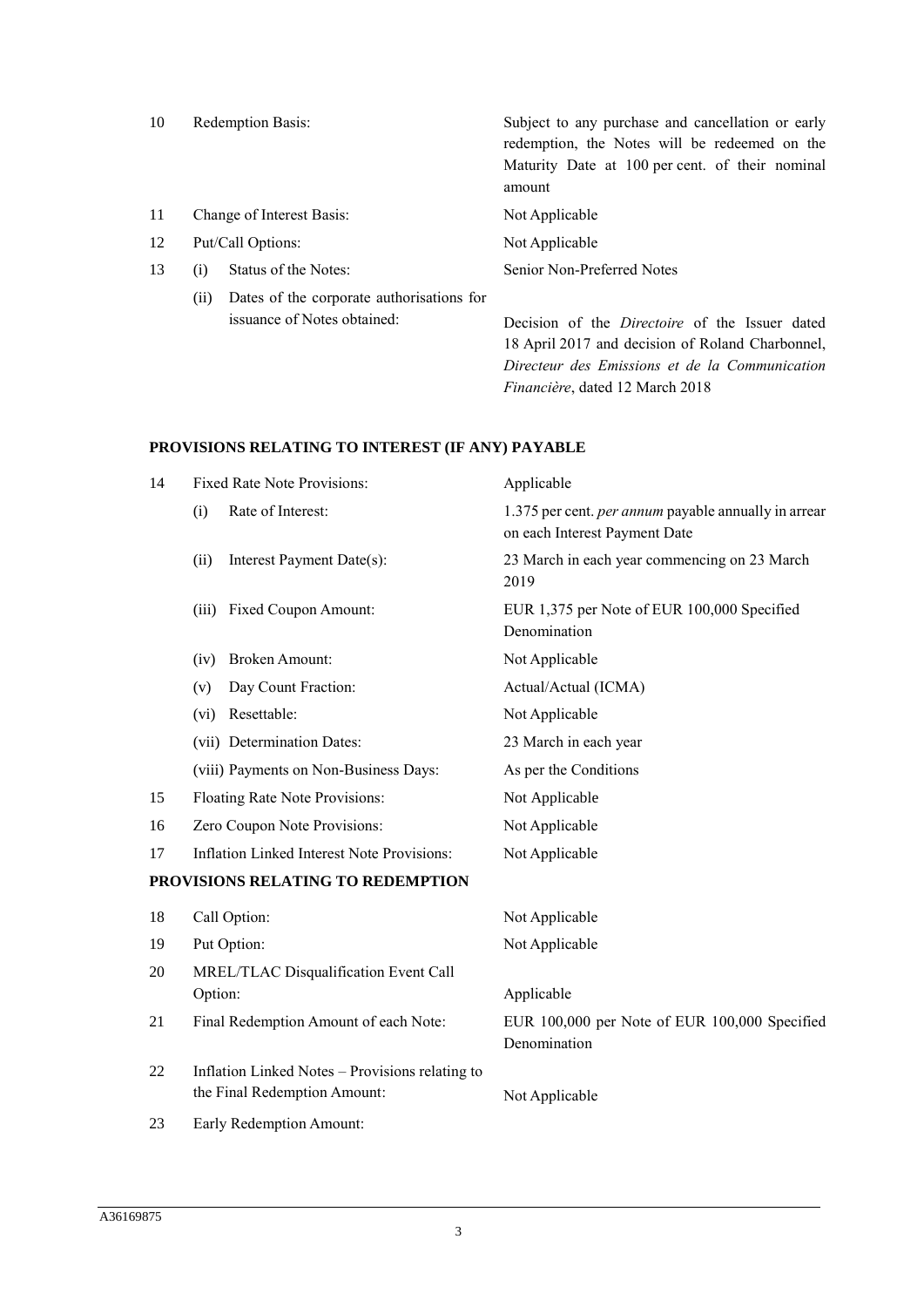- (i) Early Redemption Amount(s) of each Senior Note payable on redemption upon the occurrence of an MREL/TLAC Disqualification Event (Condition  $6(g)$ ), if applicable, a Withholding Tax Event (Condition 6(i)(i)), a Gross Up Event (Condition 6(i)(ii)) or for Illegality
- (ii) Early Redemption Amount(s) of each Subordinated Note payable on redemption upon the occurrence of a Capital Event (Condition 6(h)), a Withholding Tax Event (Condition 6(i)(i)), a Gross-Up Event (Condition  $6(i)(ii)$  or a Tax Deductibility Event (Condition 6(i)(iii)): Not Applicable
- (iii) Redemption for taxation reasons permitted on days others than Interest Payment Dates (Condition 6(i)): Yes
- (iv) Unmatured Coupons to become void upon early redemption (Materialised Bearer Notes only) (Condition  $7(f)$ ): Not Applicable

### **GENERAL PROVISIONS APPLICABLE TO THE NOTES**

| 24 | Form of Notes:                                                                                                                            | Dematerialised Notes     |  |  |  |
|----|-------------------------------------------------------------------------------------------------------------------------------------------|--------------------------|--|--|--|
|    | Form of Dematerialised Notes:<br>(i)                                                                                                      | Bearer form (au porteur) |  |  |  |
|    | (ii)<br>Registration Agent:                                                                                                               | Not Applicable           |  |  |  |
|    | Temporary Global Certificate:<br>(iii)                                                                                                    | Not Applicable           |  |  |  |
|    | Applicable TEFRA exemption:<br>(iv)                                                                                                       | Not Applicable           |  |  |  |
| 25 | Financial Centre(s):                                                                                                                      | Not Applicable           |  |  |  |
| 26 | Talons for future Coupons or Receipts to be attached to<br>Definitive Notes (and dates on which such Talons<br>mature):<br>Not Applicable |                          |  |  |  |
| 27 | Details relating to Instalment Notes: amount of each                                                                                      |                          |  |  |  |
|    | instalment, date on which each payment is to be made:                                                                                     | Not Applicable           |  |  |  |
| 28 | Redenomination provisions:                                                                                                                | Not Applicable           |  |  |  |
| 29 | Purchase in accordance with applicable French laws<br>and regulations:<br>Applicable                                                      |                          |  |  |  |
| 30 | Consolidation provisions:                                                                                                                 | Not Applicable           |  |  |  |
| 31 | Events of Default for Senior Preferred Notes<br>(Condition $9(a)$ ):                                                                      | Not Applicable           |  |  |  |

(Condition 6(l)): EUR 100,000 per Note of EUR 100,000 Specified Denomination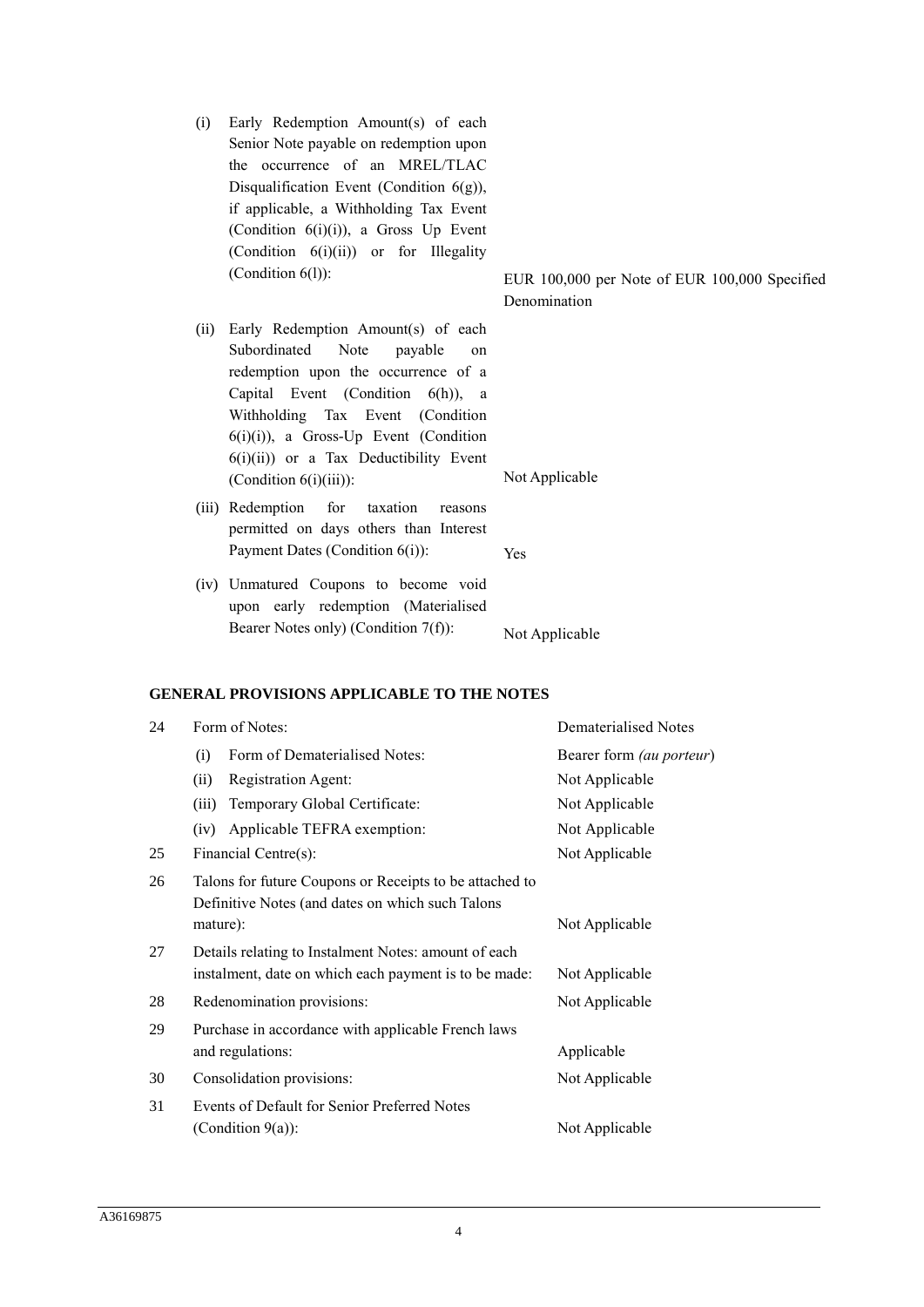32 Meeting and Voting Provisions (Condition 11): Contractual *Masse* shall apply

Name and address of the Representative: MCM AVOCAT, Selarl d'avocats interbarreaux inscrite au Barreau de Paris 10, rue de Sèze 75009 Paris France Represented by Maître Antoine Lachenaud, Co-gérant - associé

Name and address of the alternate Representative: Maître Philippe Maisonneuve Avocat 10, rue de Sèze 75009 Paris France The Representative will receive a remuneration of EUR 2,000 (excluding VAT) per year.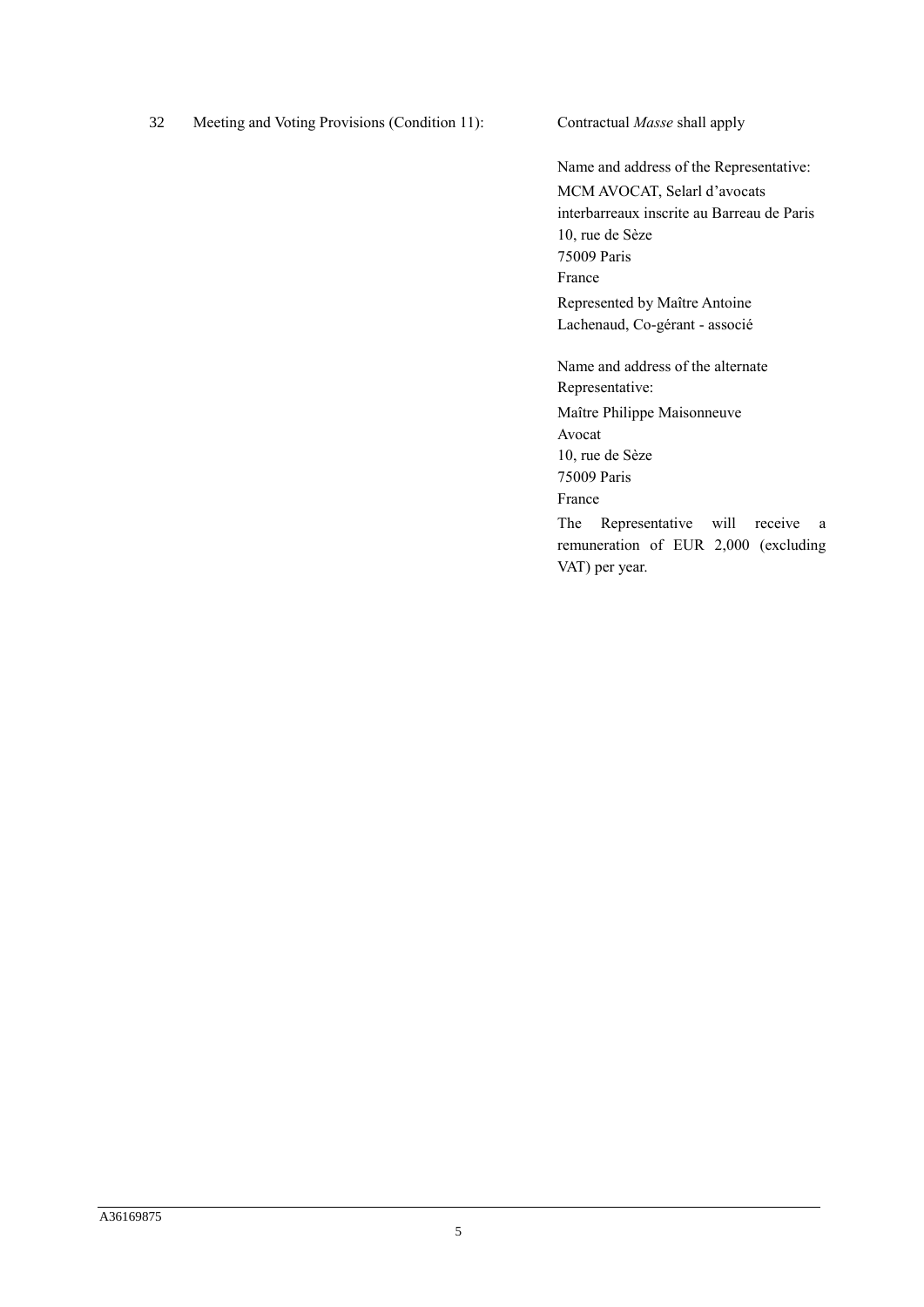## **RESPONSIBILITY**

The Issuer accepts responsibility for the information contained in these Final Terms.

Signed on behalf of BPCE

Duly represented by: Roland Charbonnel, *Directeur des Emissions et de la Communication Financière*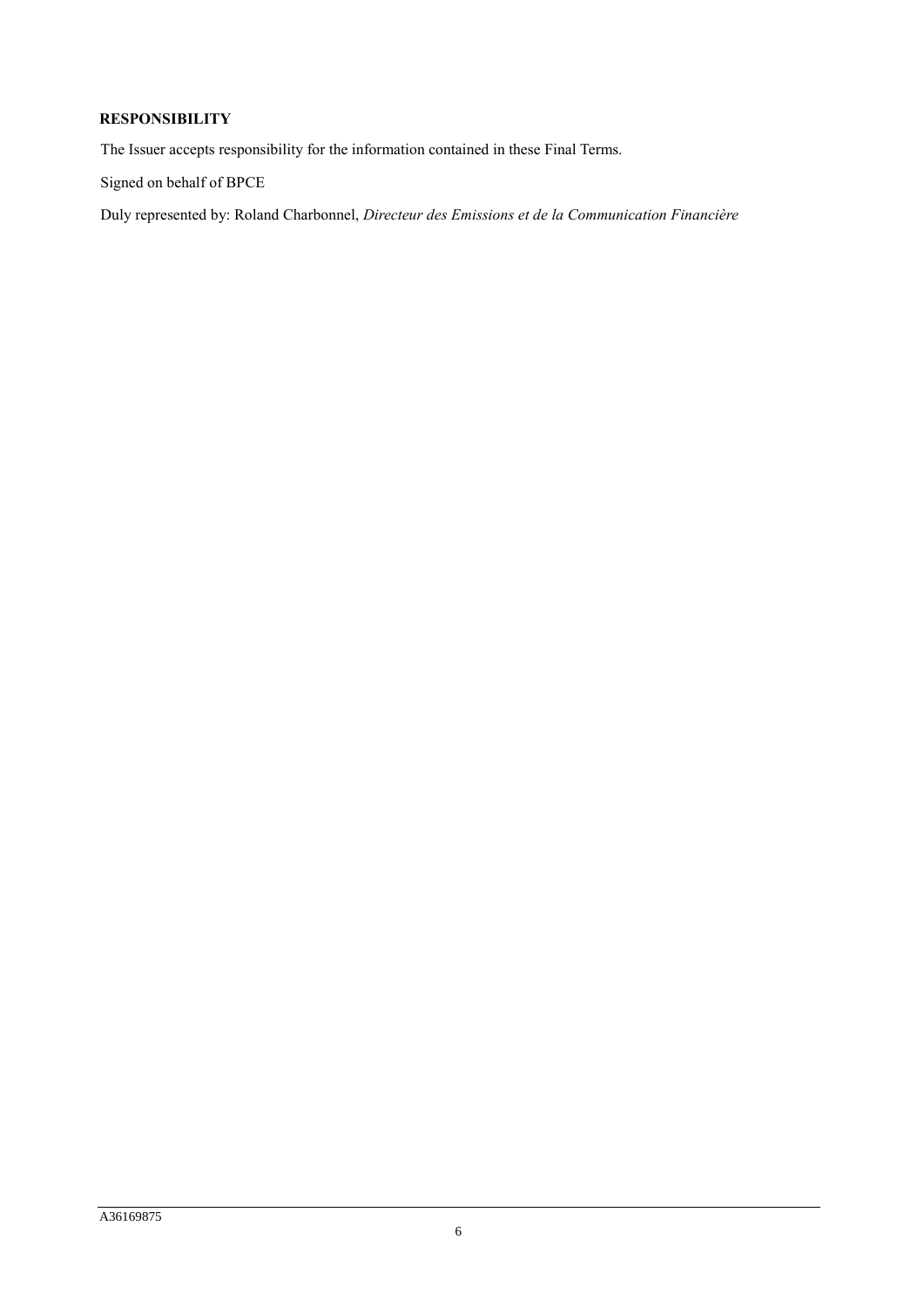## **PART B – OTHER INFORMATION**

#### **1 LISTING AND ADMISSION TO TRADING**

|  | trading: |  | (i) Listing and Admission to Application has been made by the Issuer (or on its behalf) for the<br>Notes to be listed and admitted to trading on Euronext Paris with<br>effect from the Issue Date. |
|--|----------|--|-----------------------------------------------------------------------------------------------------------------------------------------------------------------------------------------------------|
|  |          |  |                                                                                                                                                                                                     |

(ii) Estimate of total expenses related to admission to trading: EUR 11,635 (including AMF fees**)**

### **2 RATINGS**

Ratings: The Notes to be issued are expected to be rated: Fitch: A Moody's Investor Services: Baa3 S&P: BBB+

> Each of Fitch, Moody's Investor Services and S&P are established in the European Union and registered under Regulation (EC) No 1060/2009 as amended.

### **3 INTERESTS OF NATURAL AND LEGAL PERSONS INVOLVED IN THE ISSUE**

Save as discussed in "Subscription and Sale", so far as the Issuer is aware, no person involved in the offer of the Notes has an interest material to the offer.

#### **4 YIELD**

| Indication of yield: | 1.508 per cent. per annum                                           |
|----------------------|---------------------------------------------------------------------|
|                      | The yield is calculated at the Issue Date on the basis of the Issue |
|                      | Price. It is not an indication of future yield.                     |

### **5 OPERATIONAL INFORMATION**

| ISIN:         |                                                                                                              | FR0013323664             |
|---------------|--------------------------------------------------------------------------------------------------------------|--------------------------|
|               | Common Code:                                                                                                 | 179329344                |
| Depositaries: |                                                                                                              |                          |
| (i)           | Euroclear France to act as<br>Central Depositary:                                                            | Yes                      |
| (ii)          | Common Depositary for<br>Euroclear<br>and<br>Clearstream:                                                    | No                       |
|               | Any clearing system(s) other than<br>Euroclear and Clearstream and the<br>relevant identification number(s): | Not Applicable           |
| Delivery:     |                                                                                                              | Delivery against payment |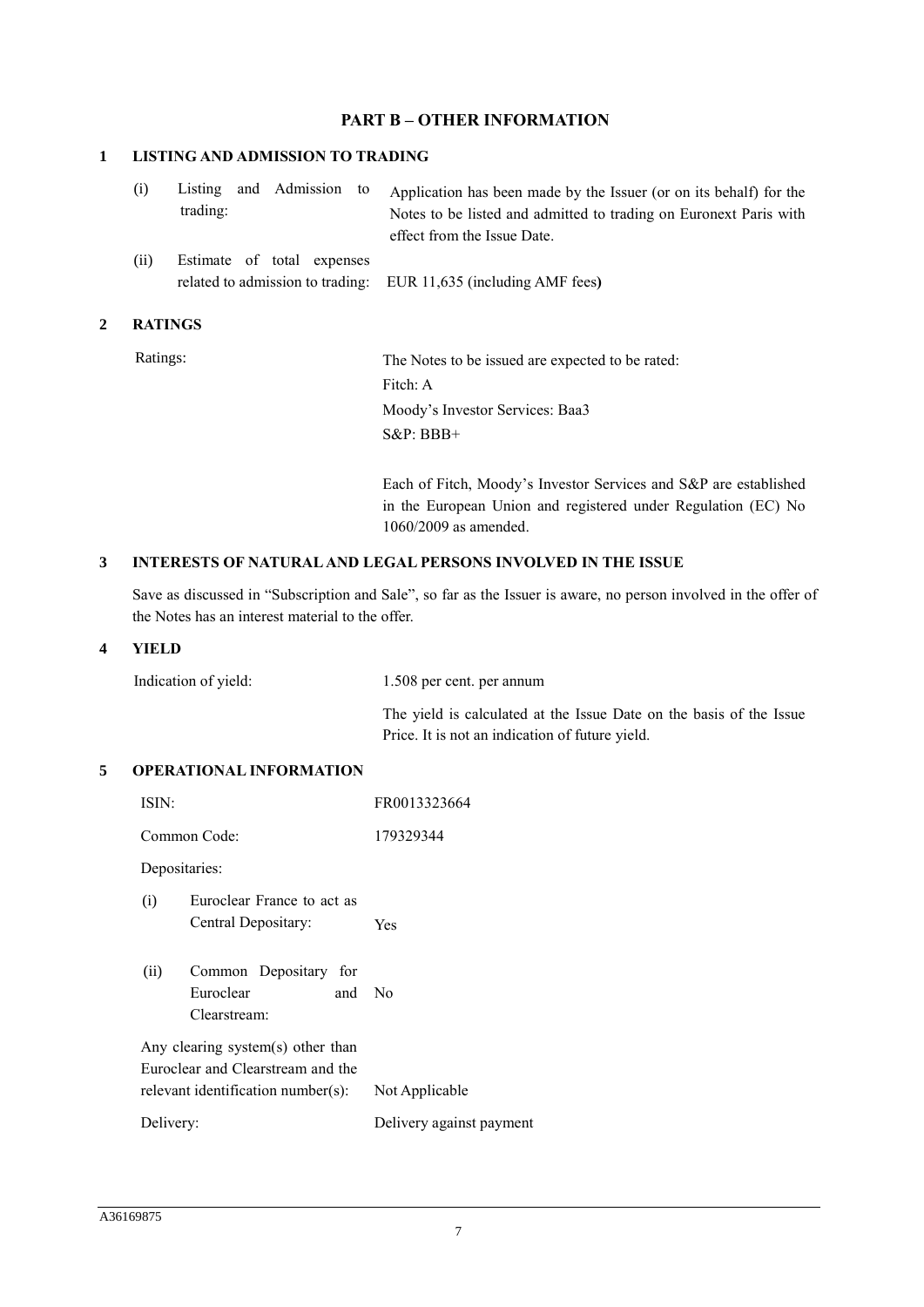|   |       | Names and addresses of additional<br>Paying Agent(s) (if any):             | Not Applicable                                                                                                                                                                                                                                                                                                                                                                                                                                                                                                                                                                                                                                                                                                                                                                                                                                                                                                                                                                         |  |  |  |
|---|-------|----------------------------------------------------------------------------|----------------------------------------------------------------------------------------------------------------------------------------------------------------------------------------------------------------------------------------------------------------------------------------------------------------------------------------------------------------------------------------------------------------------------------------------------------------------------------------------------------------------------------------------------------------------------------------------------------------------------------------------------------------------------------------------------------------------------------------------------------------------------------------------------------------------------------------------------------------------------------------------------------------------------------------------------------------------------------------|--|--|--|
| 6 |       | <b>DISTRIBUTION</b>                                                        |                                                                                                                                                                                                                                                                                                                                                                                                                                                                                                                                                                                                                                                                                                                                                                                                                                                                                                                                                                                        |  |  |  |
|   | (i)   | Method of distribution:                                                    | Syndicated                                                                                                                                                                                                                                                                                                                                                                                                                                                                                                                                                                                                                                                                                                                                                                                                                                                                                                                                                                             |  |  |  |
|   | (ii)  | If syndicated:                                                             |                                                                                                                                                                                                                                                                                                                                                                                                                                                                                                                                                                                                                                                                                                                                                                                                                                                                                                                                                                                        |  |  |  |
|   |       | (a) Names of Managers:                                                     | <b>Lead Manager</b><br><b>Natixis</b>                                                                                                                                                                                                                                                                                                                                                                                                                                                                                                                                                                                                                                                                                                                                                                                                                                                                                                                                                  |  |  |  |
|   |       |                                                                            | <b>Joint Lead Managers</b>                                                                                                                                                                                                                                                                                                                                                                                                                                                                                                                                                                                                                                                                                                                                                                                                                                                                                                                                                             |  |  |  |
|   |       |                                                                            | Commerzbank Aktiengesellschaft                                                                                                                                                                                                                                                                                                                                                                                                                                                                                                                                                                                                                                                                                                                                                                                                                                                                                                                                                         |  |  |  |
|   |       |                                                                            | Erste Group Bank AG                                                                                                                                                                                                                                                                                                                                                                                                                                                                                                                                                                                                                                                                                                                                                                                                                                                                                                                                                                    |  |  |  |
|   |       |                                                                            | <b>KBC Bank NV</b>                                                                                                                                                                                                                                                                                                                                                                                                                                                                                                                                                                                                                                                                                                                                                                                                                                                                                                                                                                     |  |  |  |
|   |       |                                                                            | UniCredit Bank AG                                                                                                                                                                                                                                                                                                                                                                                                                                                                                                                                                                                                                                                                                                                                                                                                                                                                                                                                                                      |  |  |  |
|   |       |                                                                            | <b>Co-Lead Managers</b><br>DekaBank Deutsche Girozentrale<br>DZ BANK AG Deutsche Zentral-Genossenschaftsbank,<br>Frankfurt am Main<br>Norddeutsche Landesbank - Girozentrale -                                                                                                                                                                                                                                                                                                                                                                                                                                                                                                                                                                                                                                                                                                                                                                                                         |  |  |  |
|   | (iii) | (b) Stabilising Manager(s) if<br>any:<br>If non-syndicated,<br>name<br>and | Not Applicable                                                                                                                                                                                                                                                                                                                                                                                                                                                                                                                                                                                                                                                                                                                                                                                                                                                                                                                                                                         |  |  |  |
|   |       | address of Dealer:                                                         | Not Applicable                                                                                                                                                                                                                                                                                                                                                                                                                                                                                                                                                                                                                                                                                                                                                                                                                                                                                                                                                                         |  |  |  |
|   | (iv)  | Prohibition of Sales to EEA<br>Retail Investors:                           | Applicable: PROHIBITION OF SALES TO EEA RETAIL<br><b>INVESTORS</b> - The Notes are not intended to be offered, sold<br>or otherwise made available to and should not be offered, sold<br>or otherwise made available to any retail investor in the<br>European Economic Area ("EEA"). For these purposes, a retail<br>investor means a person who is one (or more) of: (i) a retail<br>client as defined in point $(11)$ of Article $4(1)$ of Directive<br>2014/65/EU ("MiFID II"); (ii) a customer within the meaning<br>of Directive 2002/92/EC, where that customer would not<br>qualify as a professional client as defined in point (10) of Article<br>$4(1)$ of MiFID II; or (iii) not a qualified investor as defined in<br>the Prospectus Directive. Consequently, no key information<br>document required by Regulation (EU) No 1286/2014 (the<br>"PRIIPs Regulation") for offering or selling the Notes or<br>otherwise making them available to retail investors in the EEA |  |  |  |

has been prepared and therefore offering or selling the Notes or otherwise making them available to any retail investor in the

EEA may be unlawful under the PRIIPS Regulation.